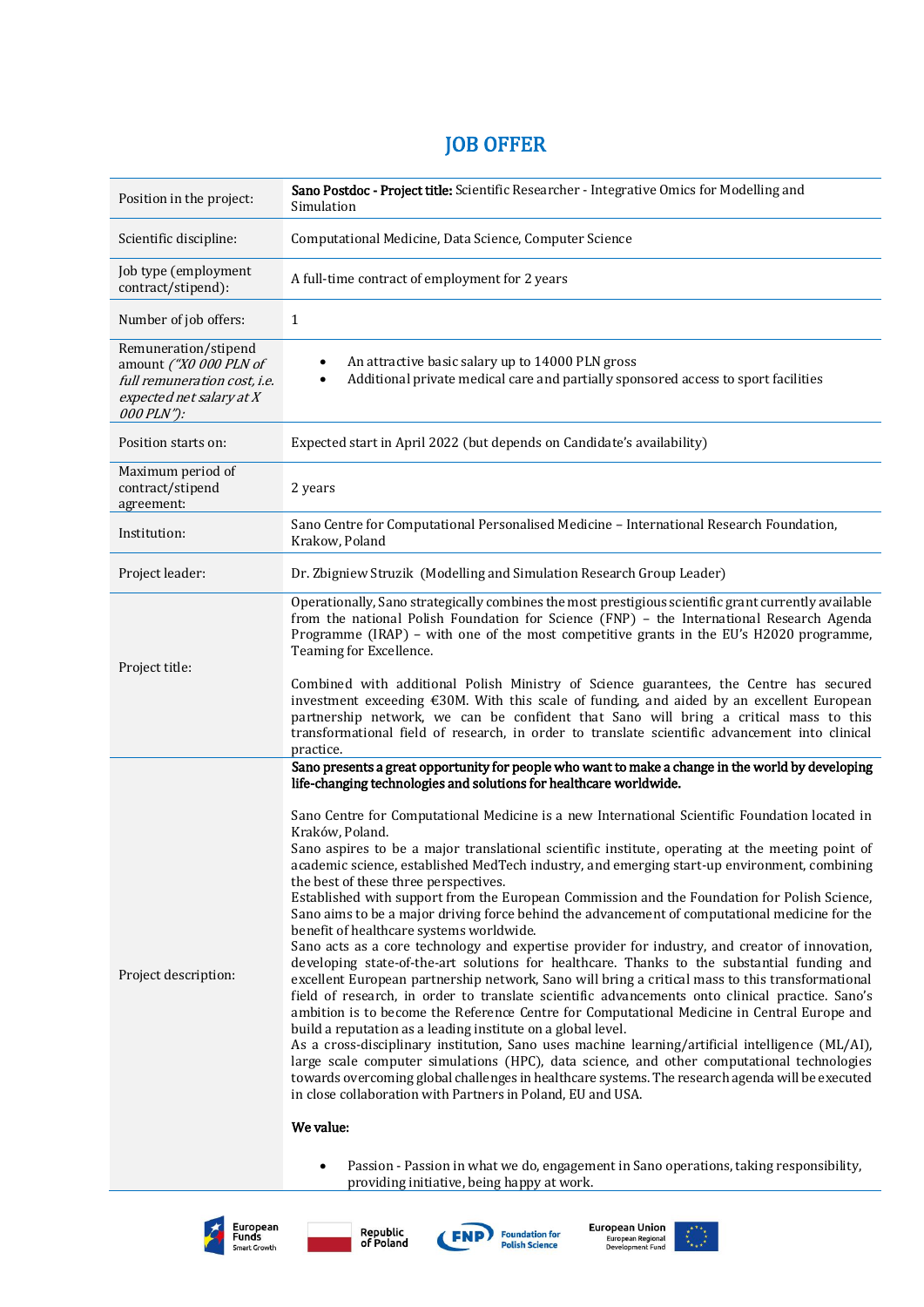|                                  | Innovation - Boldness in articulating and pursuing novel ideas, courage to think outside<br>$\bullet$<br>the box.<br>Integrity - Directness, openness, tolerance and respect. Scientific integrity (we do not<br>$\bullet$<br>cut corners).                                                                                                                                                                   |
|----------------------------------|---------------------------------------------------------------------------------------------------------------------------------------------------------------------------------------------------------------------------------------------------------------------------------------------------------------------------------------------------------------------------------------------------------------|
|                                  | Diversity - Diversity in backgrounds, cultures and opinions of Sano employees.<br>$\bullet$<br>Promotion of women in STEM.                                                                                                                                                                                                                                                                                    |
|                                  | Sano's Research Agenda is built on six research pillars, interacting with each other. For each of the<br>pillars, Sano aims to attract senior professionals to assume positions of Group Leaders. Although<br>fully independent, all of the groups at Sano will be working in concert to invent computational<br>healthcare solutions of the future.                                                          |
|                                  | Sano is looking to fulfill a role of:                                                                                                                                                                                                                                                                                                                                                                         |
|                                  | Project title: Scientific Researcher - Integrative Omics for Modelling and Simulation                                                                                                                                                                                                                                                                                                                         |
| Key responsibilities<br>include: | You will contribute to developing scientific vision of excellence and help with turning scientific<br>vision into tangible solutions for clinicians and patients.                                                                                                                                                                                                                                             |
|                                  | Output of your high-quality research will be published in leading journals and will propel<br>development of new healthcare solutions, methods and paradigms. You will either engage in<br>fundamental theoretical research with a clear applied facet $-$ or you may prefer to draw from<br>theory in developing methods.                                                                                    |
|                                  | You will join the Team dedicated to the discovery of mechanisms, methods and paradigms for the<br>development of computational methods pertaining to making biophysical complexity tractable.                                                                                                                                                                                                                 |
|                                  | As a member of the Team of excellence at a rapidly developing Institute, you will have important<br>impact on how the Team and indeed, how the Institute will evolve, and how they will go about<br>meeting their strategic objectives in the long run.                                                                                                                                                       |
|                                  | If you i) enjoy creating science; ii) enjoy helping organisations and people grow; and iii) enjoy<br>contributing to scientific workplace culture (while accepting that some elements are in flux, and<br>adaptation to an evolving environment is important), then you are the kind of person we would<br>like to talk to. We expect a full-time, dedicated commitment to ensure continuity within the team. |
|                                  | Scientific discipline: Integrative Omics, MultiOmics and one of: Physics, Mathematics, Chemistry,<br>Computer Science, Computational Medicine, Data Science, Machine Learning, Complexity                                                                                                                                                                                                                     |
|                                  | We are looking for passionate, motivated scientists preferably with a few years of postdoctoral<br>experience in MultiOmics, i.e. the field of Integrative Omics. We invite you to join us as Research<br>Scientists/Postdoctoral Fellows and to become key contributors to our Team. Brilliant PhD<br>graduates (recent and pending) are also invited to apply.                                              |
|                                  | We are a rapidly expanding Team within a new not-for-profit research Institute, dedicated to the<br>advancement of computational physiology and medicine. We aim at developing fundamental and<br>applied approaches and solutions for the prevention, diagnosis, and treatment of diseases.                                                                                                                  |
|                                  | If you i) are a person who is interested in cutting-edge research in computational medicine; ii) are<br>passionate about the use of computing paradigms in medicine; iii) want to actively and profoundly<br>influence the future of healthcare through engagement in exciting and impactful projects; please<br>contact us and talk to us in order to find out more about this opportunity.                  |
|                                  | What are you going to do?                                                                                                                                                                                                                                                                                                                                                                                     |
|                                  | You are expected to:                                                                                                                                                                                                                                                                                                                                                                                          |







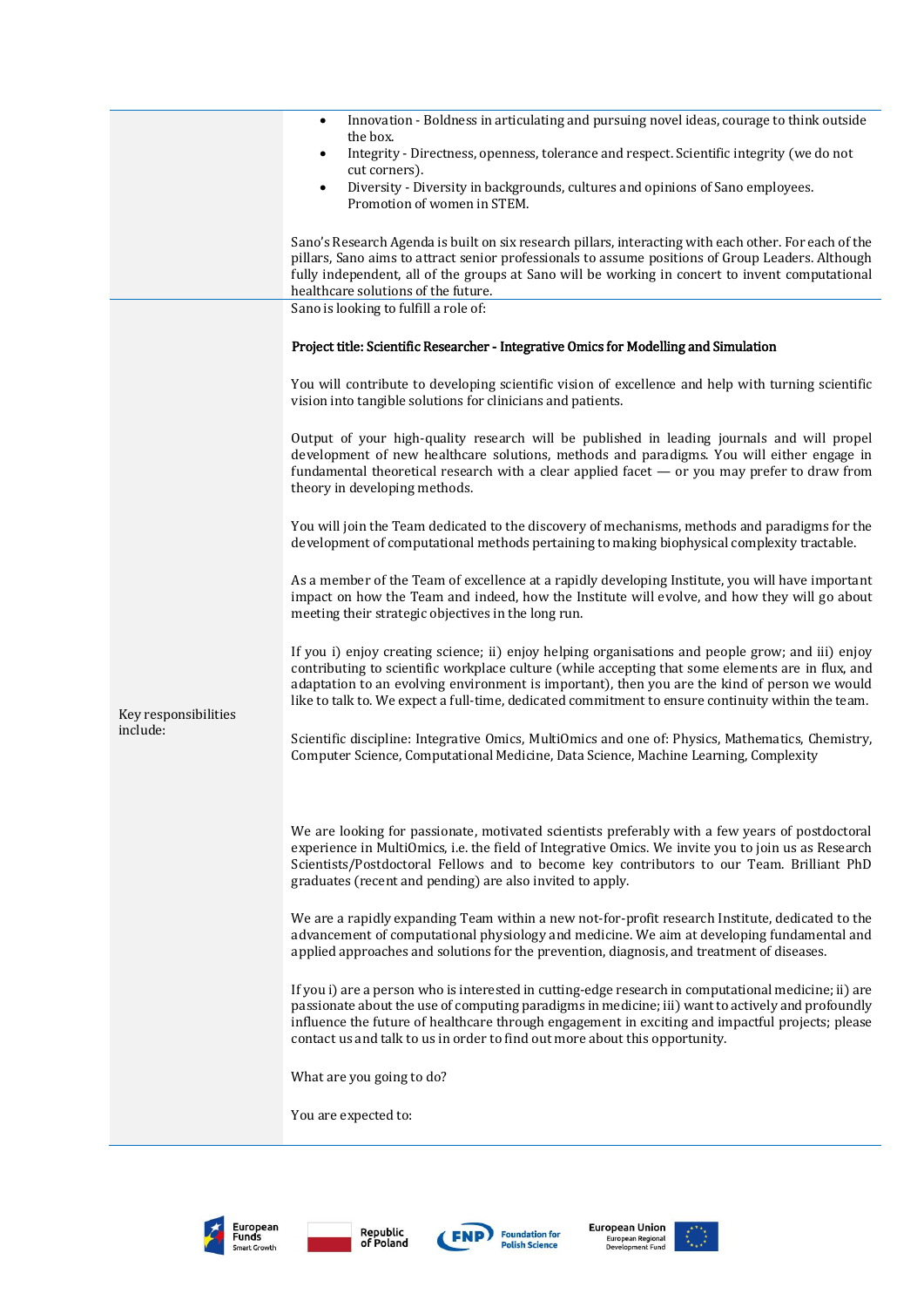|                                              | $\rightarrow$ conduct original, frontier scientific research, independently and under the supervision of the<br>Team Leader;                                                                                                                                                                                                        |
|----------------------------------------------|-------------------------------------------------------------------------------------------------------------------------------------------------------------------------------------------------------------------------------------------------------------------------------------------------------------------------------------|
|                                              | $\rightarrow$ publish your work in peer-review scientific journals and present the results of your work during<br>national and international workshops and conferences;                                                                                                                                                             |
|                                              | $\rightarrow$ contribute to building the scientific image of excellence of the Team;                                                                                                                                                                                                                                                |
|                                              | $\rightarrow$ co-mentor junior scientists - PhD students and MSc students;                                                                                                                                                                                                                                                          |
|                                              | $\rightarrow$ actively contribute to fund raising efforts of the Team.                                                                                                                                                                                                                                                              |
| Profile of<br>candidates/requirements:       | As our successful candidate you should have:                                                                                                                                                                                                                                                                                        |
|                                              | $\rightarrow$ PhD degree (or equivalent) pertaining to Integrative Omics in science or engineering<br>(physics/mathematics/chemistry/computer science/biomedical engineering or related fields);                                                                                                                                    |
|                                              | $\rightarrow$ at least three first-author research publications in peer-reviewed scientific journals;                                                                                                                                                                                                                               |
|                                              | $\rightarrow$ excellent knowledge of computational methods;                                                                                                                                                                                                                                                                         |
|                                              | $\rightarrow$ ability to think creatively and critically, work independently, and solve complex problems;                                                                                                                                                                                                                           |
|                                              | $\rightarrow$ interest in pursuing theoretical and/or applied computational research in the fields of<br>computational physiology and medicine in a multi-disciplinary environment;                                                                                                                                                 |
|                                              | $\rightarrow$ excellent written and oral English communication skills as the main language in Sano is<br>English.                                                                                                                                                                                                                   |
|                                              | Sano is an equal opportunities employer. We prioritize diversity and are committed to creating an<br>inclusive environment for everyone. We value a spirit of enquiry and perseverance, provide the<br>space to keep asking questions, and promote a culture of curiosity and creativity.                                           |
| Required documents:                          | Do you recognize yourself in the job profile? Then we look forward to receiving your application.                                                                                                                                                                                                                                   |
|                                              | Applications in .pdf should include:                                                                                                                                                                                                                                                                                                |
|                                              | a cover letter;<br>a curriculum vitae.                                                                                                                                                                                                                                                                                              |
| We offer:                                    | We offer a fixed term contract for 40 hours per week for the duration of 2 years. This will be<br>supported by an educational plan that includes attendance of courses and (international)<br>meetings. The contract will include opportunities to participate in teaching and supervision of<br>undergraduate and master students. |
|                                              | The salary, depending on relevant experience before the beginning of the employment contract,<br>will be up to 14000 PLN gross per month, based on a full-time contract (40 hours a week) for the<br>duration of 2 years with private medical care and a sports card.                                                               |
|                                              | Postdoc will be based in Poland, Krakow operating in conjunction with the Cyfronet<br>supercomputing centre hosted by AGH.                                                                                                                                                                                                          |
|                                              | Sano offers excellent opportunities for study and development, an access to many international<br>conferences on computational medicine and a possibility to grow in a scientific society.<br>Our recruitment system:                                                                                                               |
| Please submit the<br>following documents to: | https://sano.elevato.net/en/sano-postdoc-scientific-researcher-integrative-omics-for-<br>modelling-and-simulation.ja.110                                                                                                                                                                                                            |
|                                              | We will support you in every stage of the recruitment process.                                                                                                                                                                                                                                                                      |
| Application deadline:                        | Maj 31st 2022                                                                                                                                                                                                                                                                                                                       |